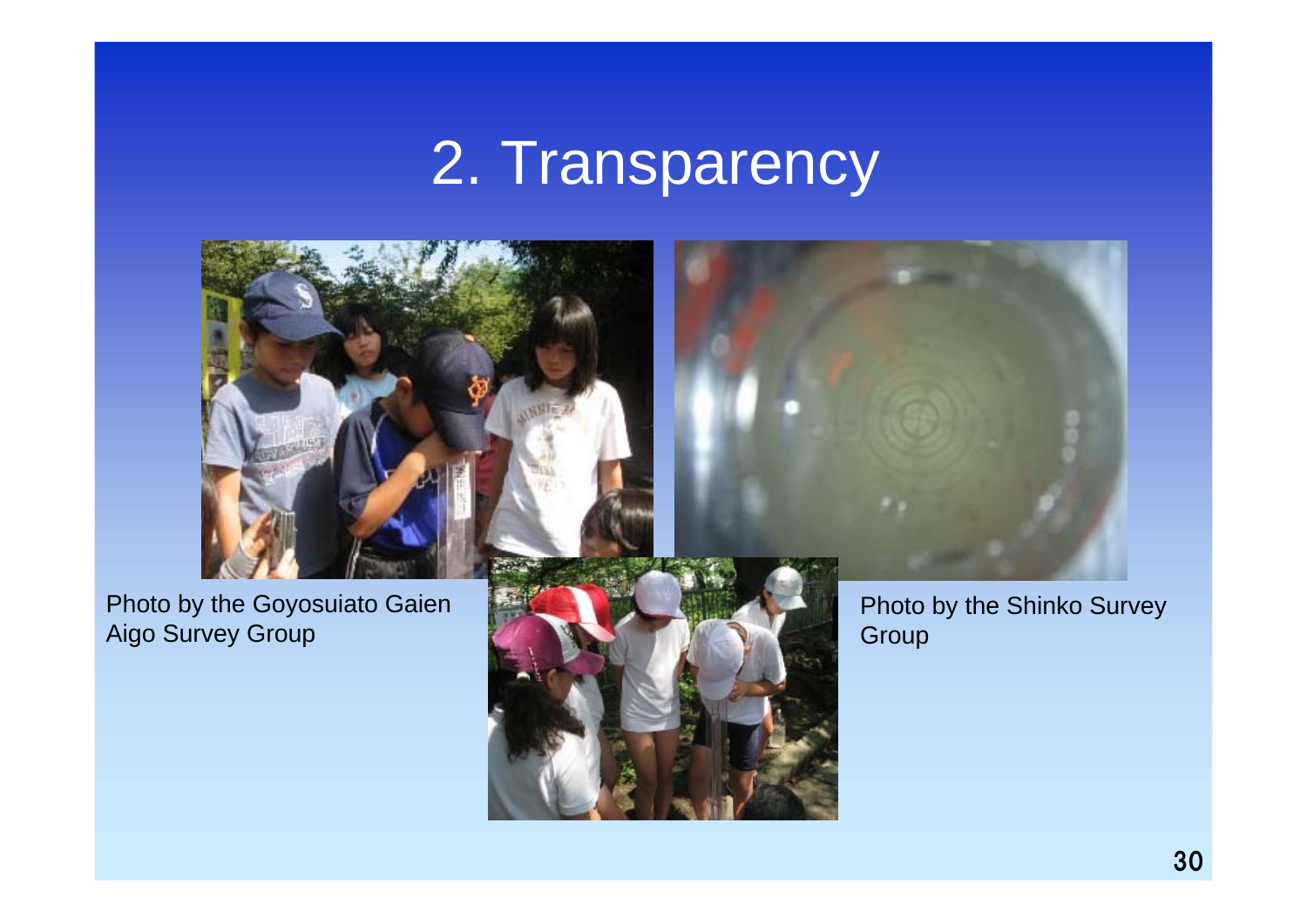## Average in every stage 2.1. Change of Transparency



31



• The average of transparency between the Sanage bridge and the Matsushige Bridge in the 5th stage became better than the 1st stage.

• Transparency between the Sanage bridge and the Matsushige Bridge in the 5th was 68cm,

and it became worse in the lower area.

horigon

• Transparency in lower of the Sanage bridge was 50 70cm in 1st, 3rd , 5th stage (spring early summer), and it was over 70cm in 2nd and 4th stage (autumn - winter).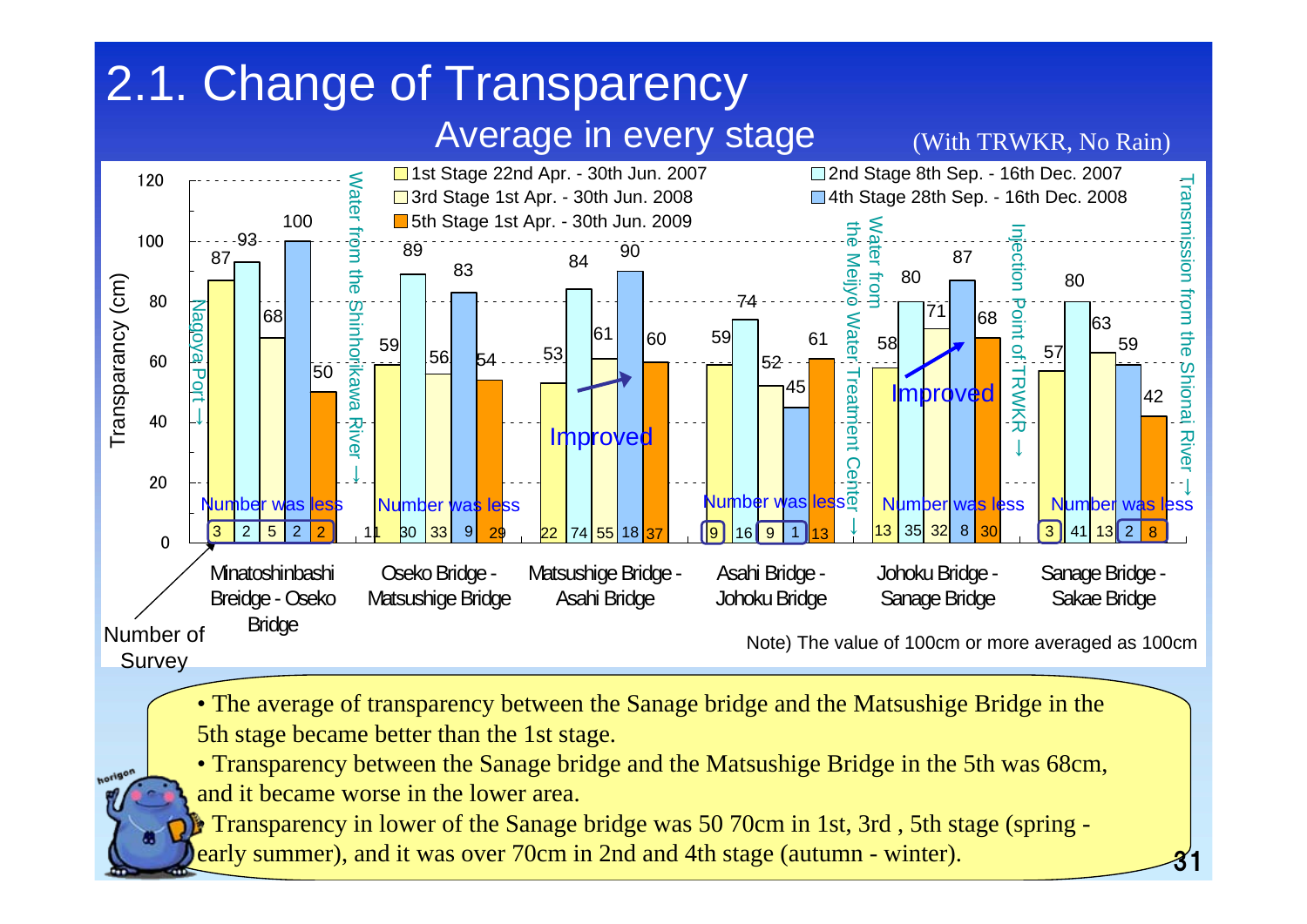## 2.2. Effect of the Transmission of Raw Water from the Kiso River (TRWKR)

1st Stage - 5th Stage  $\overline{N}$  (No Rain)



Number of **Survey** 

Note) The value of 100cm or more averaged as 100cm

Transparency between the Johoku Bridge and the Oseko bri[dge](mailto:2010@horikawa1000nin.jp)  was improved by TRWKR